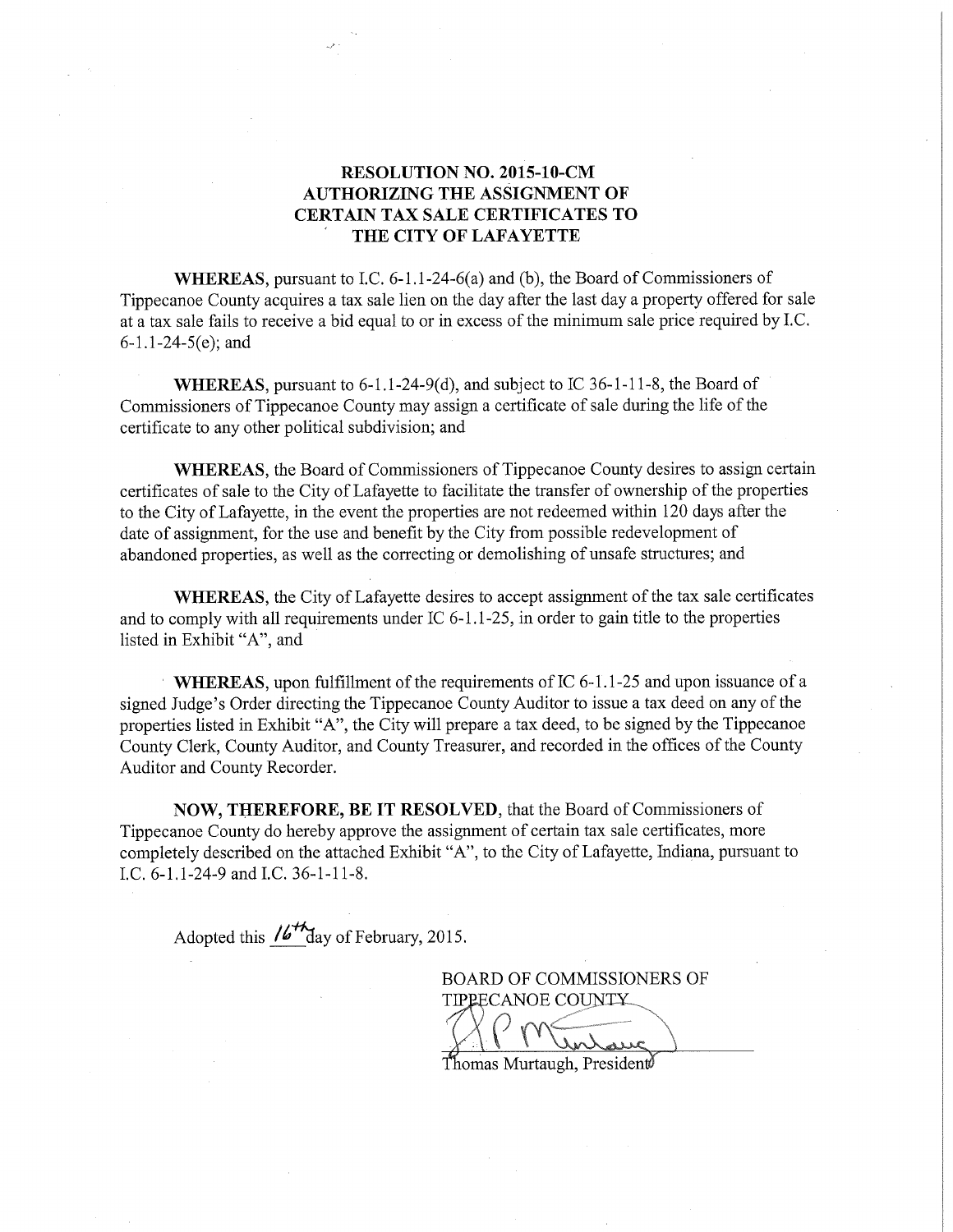David Byers, Vice-President

ATTEST:  $\iota$  $1<sub>44</sub>$ Nun (Mautin,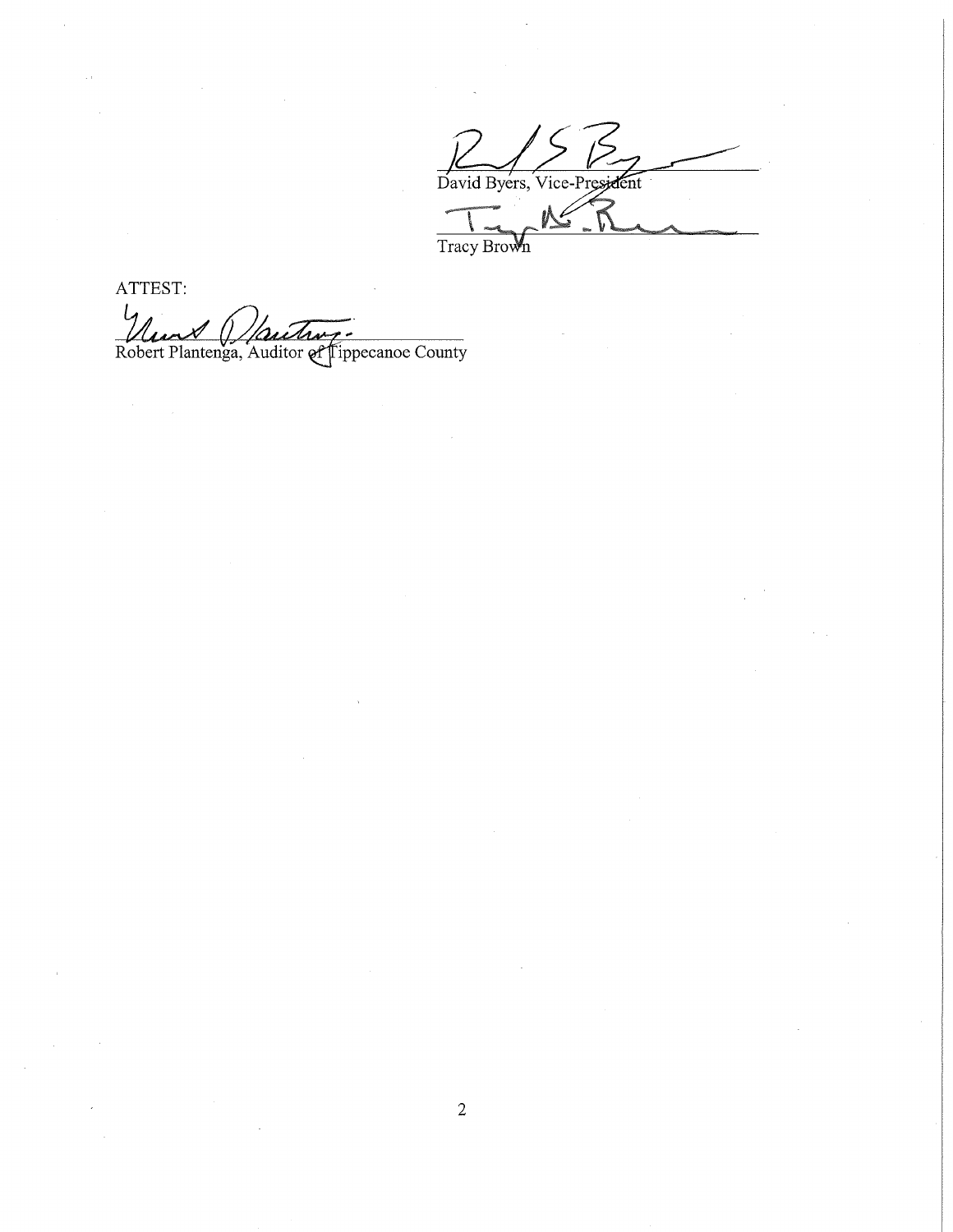## EXHIBIT "A"

## Tax Sale Certificates Assigned from Tippecanoe County Commissioners to City of Lafayette

| Sale ID   | <b>Parcel Number</b>     | <b>Address</b>              | Owner                                                     |
|-----------|--------------------------|-----------------------------|-----------------------------------------------------------|
| 791400037 | 79-07-20-254-003.000-004 | 1116 N. 6 <sup>th</sup> St. | Burkhardt, Alvin P                                        |
| 791400044 | 79-07-21-103-009.000-004 | 1311 Morton St.             | <b>New Era Missionary</b><br><b>Baptist Church</b>        |
| 791400053 | 79-07-21-201-011.000-004 | 1815 Morton St.             | Crider, Darrell B and<br>Jacqueline K                     |
| 791400058 | 79-07-21-300-010.000-004 | 1009 Cincinnati St.         | Whitaker, Judith A                                        |
| 791400101 | 79-07-28-451-021.000-004 | 1408 S. 19th St.            | Morrison, James Etal                                      |
| 791400104 | 79-07-29-176-011.000-004 | S. 1 <sup>st</sup> St.      | Ferguson, Francis L<br>and Charlene A                     |
| 791400108 | 79-07-29-230-003.000-004 | 633 Oregon St.              | Engdall, Mark A and<br><b>Susan Holland</b>               |
| 791400110 | 79-07-29-261-007.000-004 | 540 S. 3rd St.              | <b>Gross, Gladys V</b><br><b>Roarke Ttee</b>              |
| 791400111 | 79-07-29-261-008.000-004 | 542 S. 3rd St.              | <b>Gross, Gladys V</b><br><b>Roarke Ttee</b>              |
| 791400142 | 79-07-16-100-022.000-005 | N.9 <sup>th</sup> St.       | <b>Tarter, Russell W</b>                                  |
| 791400323 | 79-11-06-233-002.000-033 | Plaza Ln.                   | <b>White Pines Property</b><br><b>Owners' Assoc., LLC</b> |
| 791400324 | 79-11-06-233-003.000-033 | Plaza Ln.                   | <b>White Pines Property</b><br><b>Owners' Assoc., LLC</b> |
| 791400325 | 79-11-06-233-004.000-033 | Plaza Ln.                   | <b>White Pines Property</b><br><b>Owners' Assoc., LLC</b> |
| 791400326 | 79-11-06-328-031.000-033 | 3220 Chelmsford Dr.         | <b>Beazer Homes</b><br>Indiana, LLP                       |